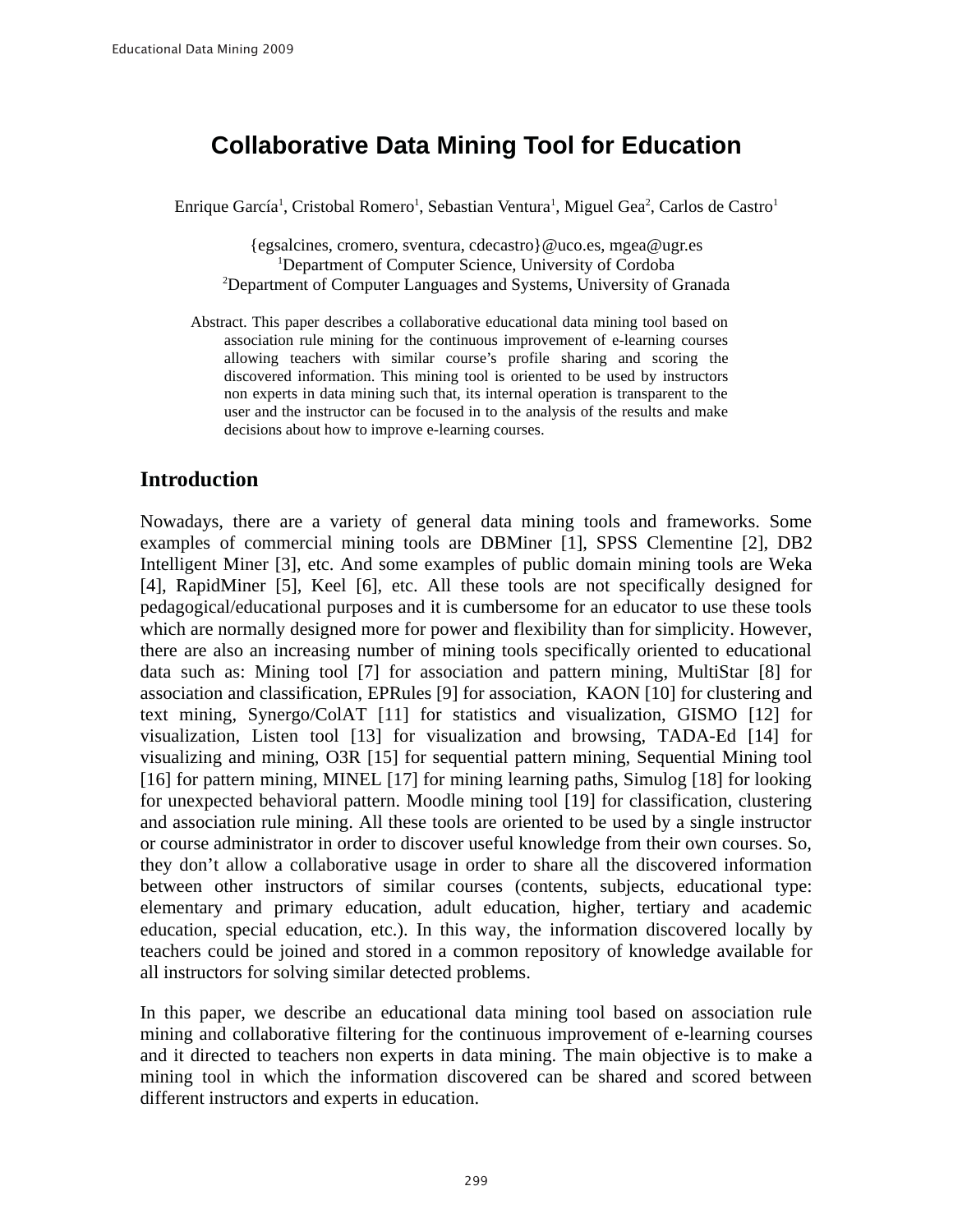## Implementation of the collaborative data mining tool

We have developed a data mining tool with two subsystems: client and server application (Figure 1). The client application uses an association rule mining tool for discovering interesting relationships through student's usage data in the form of IF-THEN recommendation rules. The server application uses a collaborative recommender system to share and score the previously obtained rules by instructors of similar courses with other instructors and experts in education.



Figure 1. Collaborative data mining tool

As we can see in Figure 1, the system is based on client-server architecture with N clients, which applies an association rule mining algorithm locally on students' usage data. In fact, the client application uses the Predictive Apriori algorithm [20], because it does not require the user to specify parameters such as the minimum support threshold or confidence values. The only parameter is the number of rules to be discovered, which is a more intuitive parameter for a teacher non expert in data mining. The association rules discovered by the client application must be evaluated to decide if they are relevant or not, therefore the client application uses an evaluation measure [21] to classify the rules as being expected or unexpected, comparing them with the scored rules stored in a collaborative rules repository maintained on server side. Also, the expected rules found are then expressed in a more comprehensible format of recommendation about possible solutions to problems detected in the course. The teacher sees the recommendation and can determine if it is relevant or not for him/her in order to apply/use the recommendation. On the other side, the server application allows managing the rules repository using collaborative filtering techniques with knowledge-based techniques [21]. The information in the knowledge base is stored in form of tuples (rule-problemrecommendation-relevance) which are classified according to a specific course profile. The course profile is represented as a three-dimensional vector related with the following characteristic of his/her course: Topic (the area of knowledge, e.g. Computer Science or Biology); Level (level of the course, e.g. Universitary, High School, Elementary or Special Education); and Difficulty (the difficulty of the course, e.g., Low or High). These similarities between courses are available to other teachers to assess in terms of applicability and relevance. A group of experts in online education from University of Córdoba, Spain, propose the first tuples of the rule repository and also vote on those tuples proposed by other experts. On the other hand, teachers could discover new tuples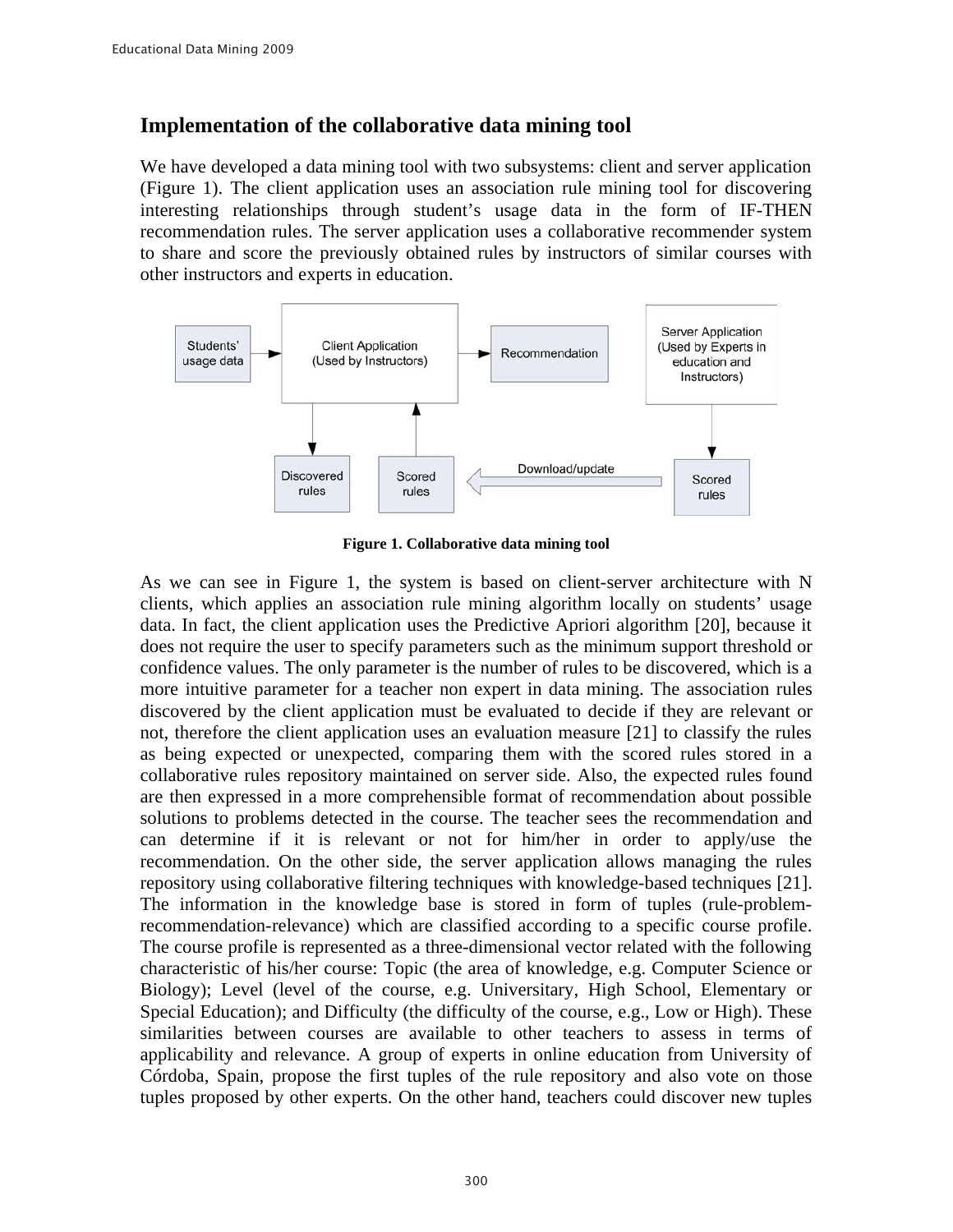(in the client application) but these must be validated by the experts (in the sever application) before being inserted in the rule repository.

## 1.1 Client application

As we mentioned before, the client application is used by instructors in order to find association rules. The main feature of the client application is its specialization in educational environments. Before applying our mining algorithm, the data have to be preprocessed in order to adapt them to our specific data model. First, the teacher has to select the origin of the data to be mined. We have two different formats available for input data: 1) the Moodle relational database, for teachers that work with Moodle as well as the INDESAHC authoring tool [22], so all our attributes are used directly; or 2) a Weka [4] ARFF text file, for teachers that use other LMSs and, therefore, other attributes. Also, the teacher can restrict the search field, we have also added a few parameters related with the analysis depth. Firstly, the teacher must select the level of granularity to carry out the analysis: course, unit, lesson or a specific table of the data base such as course-unit, course-lesson, course-exercise, course-forum, unit-exercise, unit-lesson, lesson-exercise among others.

The rules repository (see Figure 2) is the knowledge database upon which the analysis of the discovered rules is based. Before running the algorithm, the teacher downloads from the server, the current knowledge database, according to his/her course profile.

| CIECoF: Continuos Improvement of E-learning Courses Framework |                                   |                                                                           |                                |
|---------------------------------------------------------------|-----------------------------------|---------------------------------------------------------------------------|--------------------------------|
| Rules Repository<br>Preprocess Parameters configuration       | Results                           |                                                                           |                                |
| <b>Rules Set</b>                                              |                                   |                                                                           |                                |
| Antecedent                                                    | Consequent                        | Problem                                                                   | Recomendation                  |
| e time=HIGH                                                   | e score=LOW                       | The exercise heading could be incorrect or  Modify or delete the exercise |                                |
| forum_read=LOW forum_post=LOW                                 | u_final_score=HIGH                | Low forum participation                                                   | At this level, the forum could |
| c_chat_messages=HIGH                                          | c score=LOW                       | Probably, the chat is deviating the attentio The chat could be eliminated |                                |
| u_initial_score=HIGH u_final_score=LOW                        | c score=HIGH                      | Wrong design of the pre-tests question in t The pre-test questions of th  |                                |
| _concepts=LOW  _diffic_level=LOW                              | time=HIGH                         | Bad assignment of the lesson difficulty level                             | Change the lesson difficulty I |
| e score=LOW                                                   | e time=HIGH                       | The exercise heading could be incorrect or                                | Modify or delete the exercise  |
| c score=HIGH                                                  | u final score=LOW                 | Problems with this unit                                                   | Consult other recommendati     |
| forum read=LOW forum post=LOW                                 | c score=HIGH                      | Low forum participation at course level                                   | The forum at course level co   |
| score quiz=LOW                                                | u final score=HIGH                | Problems with the questionnaire at unit lev                               | Modify or delete the questio   |
| score quiz=LOW                                                | c score=HIGH                      | Problems with the questionnaire at course I Modify or delete the questio  |                                |
| score assignment=LOW                                          | u final score=HIGH                | Problems with the assignment at unit level.  Modify or delete the assignm |                                |
| $\left\langle \right\rangle$                                  | $\mathbf{m}$                      |                                                                           | $\rightarrow$                  |
| Get repository rules                                          |                                   |                                                                           |                                |
| Topic: Computer Science                                       | $\checkmark$<br>Level: University |                                                                           | Difficulty: Medium             |
|                                                               |                                   | <b>Get rules set from server</b>                                          |                                |
|                                                               |                                   |                                                                           |                                |
|                                                               |                                   |                                                                           | Run<br>Exit                    |

**Figure 2. Rules repository panel**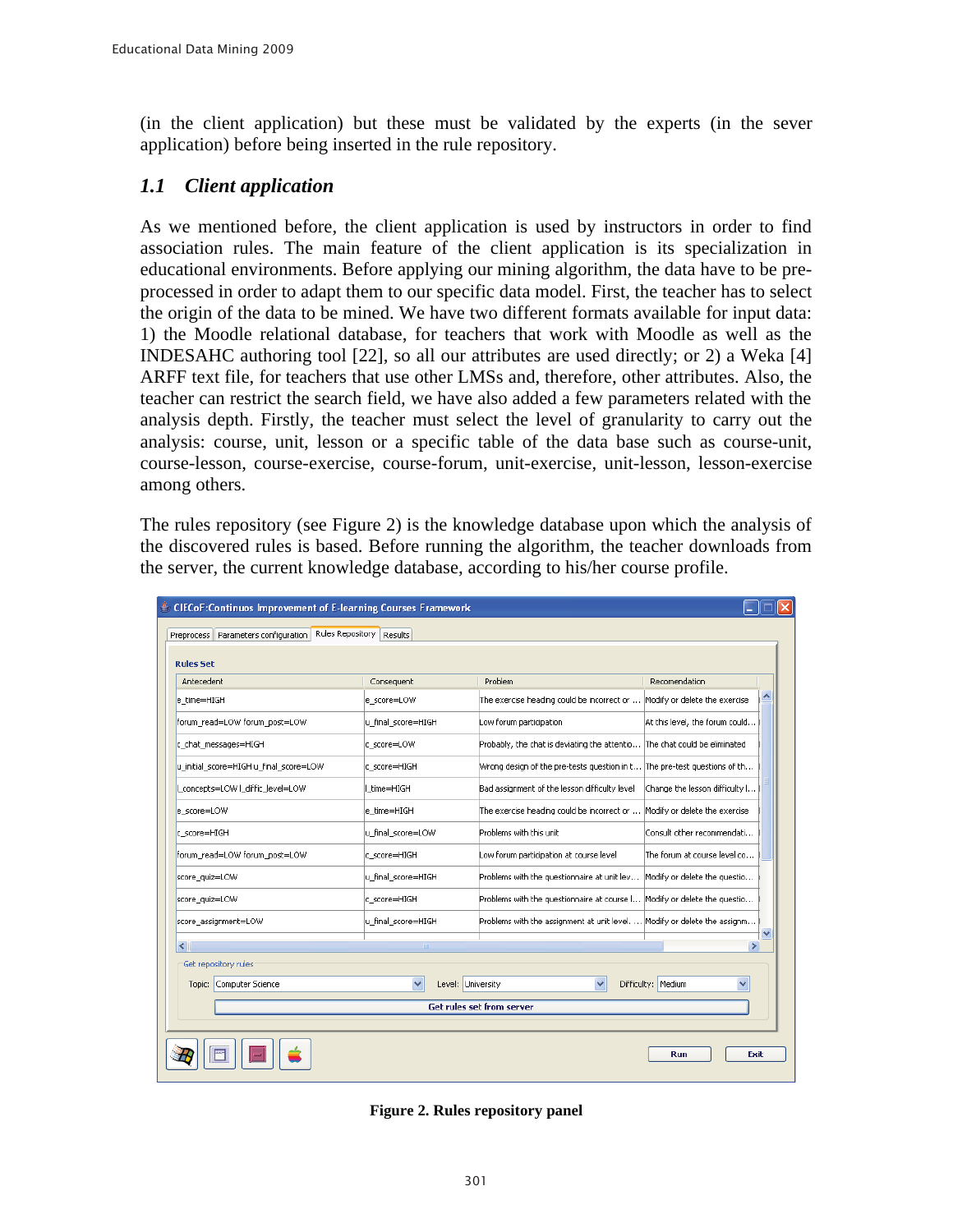Finally, after downloading the rule repository and configuring the application parameters or using default values, the teacher executes the association rule algorithm. Then, client application shows the results obtained in a table (see Figure 3), with the following fields: rule (discovered IF-THEN rule), problem (detected by the rule), recommendation (about how to solve the problem), score (of experts and others instructors have set to the rule) and apply button (to use/apply the recommendation in his/her course).

| Rule                                                                                                  | Problem detected                                                                                                                   | <b>Recommendation</b>                                                                        | <b>Score</b>            |       |
|-------------------------------------------------------------------------------------------------------|------------------------------------------------------------------------------------------------------------------------------------|----------------------------------------------------------------------------------------------|-------------------------|-------|
| e time[2]=HIGH =><br>e_score[2]=LOW_acc=0.989                                                         | 1. The exercise wording could be incorrect or<br>٨<br>ambiguous. 2.The exercise hyperlink could be<br>broken.                      | 1.Verify the exercise hyperlink. 2. Modify the<br>exercise wording. 3.Eliminate the exercise | 50                      | Apply |
| u_final_score[1]=LOW =><br>c score=MEDIUM acc=0.975                                                   | <b>Modify or delete exercise</b>                                                                                                   | $\overline{\mathbf{x}}$                                                                      | ns at unit level<br>50  | Apply |
| u_doc_view[13]=LOW =><br>$\frac{1}{2}$<br>u_final_score[2]=MEDIUM<br>$acc=0.907$                      | Current exercise wording:<br>Change the margin of the document to 20 cm.                                                           | link                                                                                         | of the doc is<br>40     | Apply |
| u final score[2]=MEDIUM =><br>c_score=MEDIUM_acc=0.879                                                |                                                                                                                                    |                                                                                              |                         | Apply |
| e_time[25]=HIGH =><br>e score[25]=LOW acc=0.822                                                       |                                                                                                                                    | 2. Modify the<br>e exercise                                                                  | 50                      | Apply |
| u_forum_post[2]=LOW =><br>$\hat{\phantom{a}}$<br>u_final_score[1]=HIGH<br>$\checkmark$<br>$acc=0.825$ | New exercise wording:<br>Change the margin of the document to 2 cm but                                                             |                                                                                              | 2. Eliminate the<br>50  | Apply |
| u_time[1]=HIGH =><br>u_time[3]=LOW_acc=0.813                                                          | using the options of the main menu.                                                                                                |                                                                                              |                         | Apply |
| u initial score[3]=HIGH =><br>u final score[2]=LOW acc=0.780                                          |                                                                                                                                    | estions                                                                                      | 50                      | Apply |
| I concepts=LOW,<br>Ą<br>I diffic level=LOW =><br>$\ddot{\phantom{0}}$<br>time=HIGH acc=0.752          | Verify hyperlink<br>Delete exercise                                                                                                | Modify<br>Cancel                                                                             | lesson difficulty<br>40 | Apply |
| u assignment score[9]=LOW =><br>u final score[3]=HIGH acc=0.722                                       | 1.The assignment wording could be incorrect or<br>$\hat{\phantom{a}}$<br>ambiquous. 2.The assignment hyperlink could be<br>broken. | 1.Verify the task hyperlink. 2.Modify the task<br>wording, 3.Eliminate the task              | 50                      | Apply |
| $1$ of $2$<br>Previous<br>Page:                                                                       | Next                                                                                                                               |                                                                                              |                         |       |

### **Figure 3. Results panel**

We have distinguished between two types of recommendations: 1) Active, if it implies a direct modification of the course content or structure; or 2) Passive, if it detects a more general problem in the course or unit and it advices the teacher to consult more specific recommendations related with these didactic resources. Active recommendations can be linked to: modifications in the formulation of the questions (see Figure 3) or the practical exercises/tasks assigned to the students; changes in previously assigned parameters such as course duration or the level of lesson difficulty; or the elimination of a resource such as a forum or a chat room.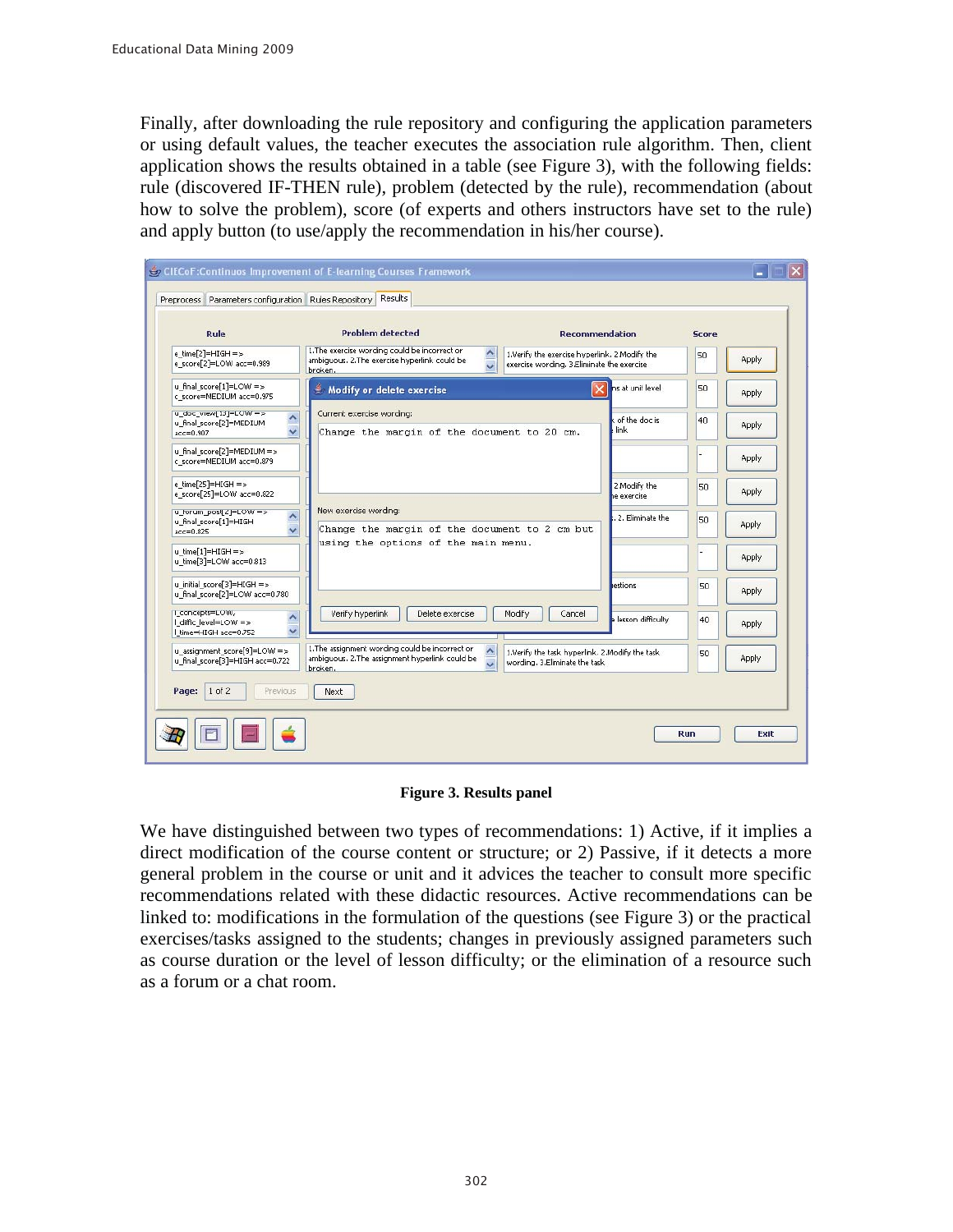### $1.2$ **Server application**

The server application is used by experts and instructors. The experts in education insert the tuples and they explicitly vote for them by indicating degrees of preference (see Figure 4). The teachers vote implicitly when they push the "Apply" button, in order to side-step one of the main problems for collaborative filtering systems, that is how to encourage teachers to vote or evaluate. In this case, if teachers apply one of the recommendations to their course, they are implicitly voting for this specific tuple.

| Tuple evaluation                                                                                                                                                                                                       |             |     |             |             |              |
|------------------------------------------------------------------------------------------------------------------------------------------------------------------------------------------------------------------------|-------------|-----|-------------|-------------|--------------|
| <b>Rule:</b> e time = HIGH => e score = LOW<br>Rule profile: COMPUTER SCIENCE, UNIVERSITY, BASIC<br>Problem detected: The exercise wording could be incorrect or ambiguous.<br>The exercise hyperlink could be broken. |             |     |             |             |              |
| <b>Recommendations: 1. Verificate the exercise hyperlink</b><br>2. Modify the exercise wording<br>3. Eliminate the exercise                                                                                            |             |     |             |             |              |
| <b>Expert evaluation</b>                                                                                                                                                                                               |             |     |             |             |              |
| Evaluation criterions $A_1$                                                                                                                                                                                            | Very<br>Low | Low | Normal      | <b>High</b> | Very<br>High |
| 1. The rule comprenhensibility is                                                                                                                                                                                      | O           | O   | ◠           | O           | O            |
| $ 2.$ The rule suitability is                                                                                                                                                                                          | O           | O   | ∩           | O           | O            |
| 3. The adjusting of the rule to the selected profile<br>in the knowledge database is                                                                                                                                   | ∩           | ∩   | ∩           | ∩           | ∩            |
| <b>Expert decision</b>                                                                                                                                                                                                 |             |     |             |             |              |
| Evaluation criterions $A_2$                                                                                                                                                                                            | Very<br>Low | Low | Normal High |             | Very<br>High |
| 1. My recommendation about to add this rule to the<br>repository is                                                                                                                                                    | Ο           | ∩   | ∩           | ∩           | ∩            |
|                                                                                                                                                                                                                        |             |     |             |             | ∩            |
| 2. My confidence in this decision is                                                                                                                                                                                   | ∩           | ∩   | ∩           | ∩           |              |

Figure 4. Vote panel

The server application is a web-based application for managing the knowledge database or tuple repository (see Figure 5). In order to access easily to all the editing options for the repository, a general course profile was created which is the profile used by the experts in educational domain. These experts have permission to introduce new tuples into the rule repository and vote explicitly for existing ones (see Figure 4). In order to allow information exchange (tuples) between client and server, we have developed a web service for downloading/uploading the repository. Each time a client application updates its repository, all the tuples are reordered in the repository.

Finally, we must mention that an evaluation of this collaborative data mining tool can be found in  $[21]$ .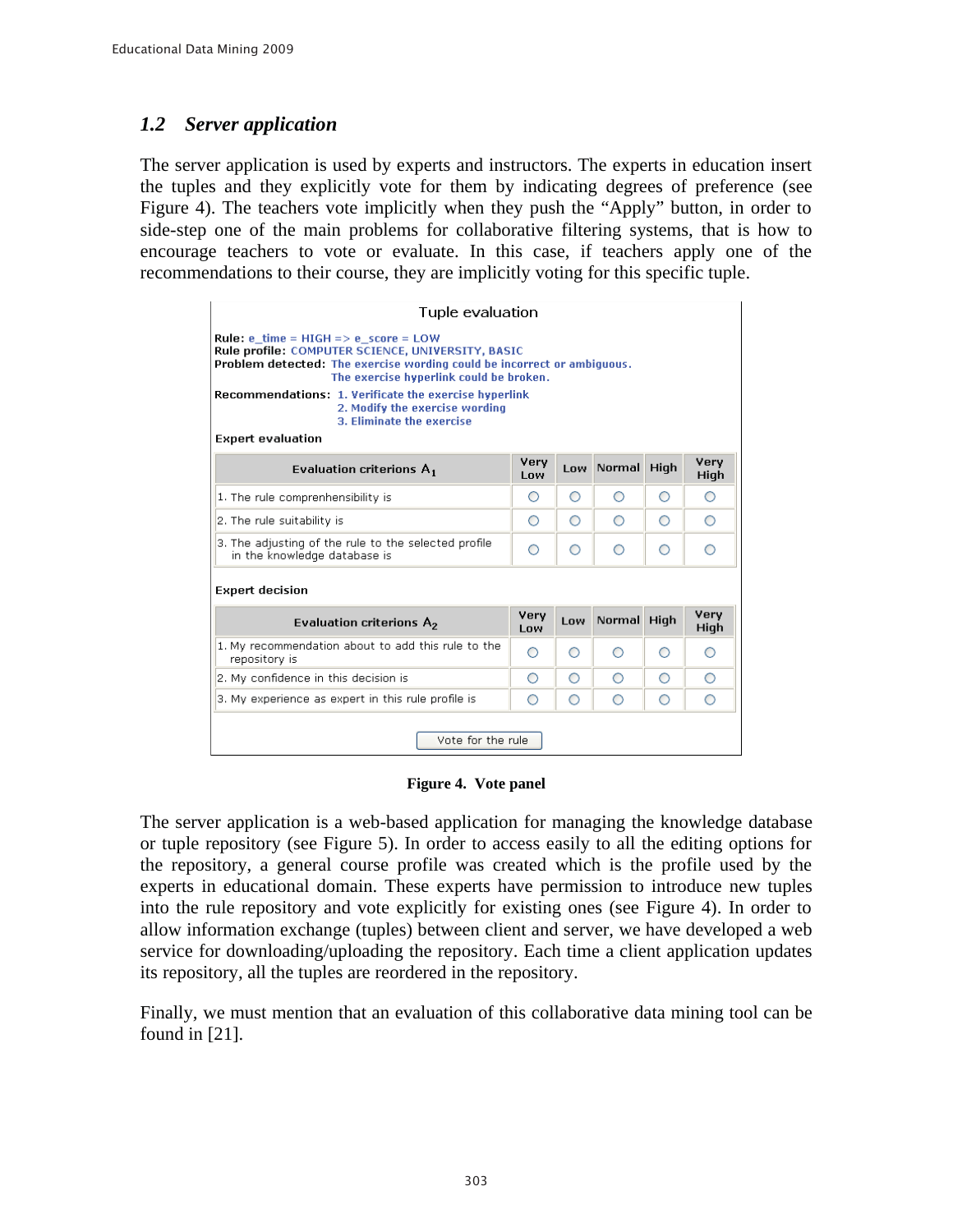| <b>CIECoF</b> - Microsoft Internet Explorer                                                              |              |                      |                           |  |
|----------------------------------------------------------------------------------------------------------|--------------|----------------------|---------------------------|--|
| Archivo<br>Edición Ver<br>Favoritos Herramientas<br>Ayuda                                                |              |                      |                           |  |
| <b>Dirección</b><br>http://pvirtual.uco.esl/CiecofWS/reglas.jsp?numpagina=1                              | $\vee$       | $\rightarrow$ Ir     | Vinculos > 0              |  |
|                                                                                                          |              |                      |                           |  |
| <b>NIVERSIDAD</b><br>Continuos Improvement of E-learning Courses Framework<br>(CIECOF)<br><b>CORDOBA</b> |              |                      |                           |  |
| <b>COURSE TYPE:Computer Science-University-Basic</b>                                                     |              |                      |                           |  |
| <b>Description of the Rule</b>                                                                           | <b>Score</b> | Voting               |                           |  |
| c score=HIGH=>u final score=LOW                                                                          | 1.00         | Vote $\epsilon$      | $\triangledown$ $\preceq$ |  |
| e time=HIGH=>e score=LOW                                                                                 | 1.00         | $\text{Vote } \xi$   | ∇                         |  |
| forum read=LOW forum post=LOW=>u final score=HIGH                                                        | 1.00         | $Vote \frac{1}{6}$   | □ 名                       |  |
| e score=LOW=>u final score=HIGH                                                                          | 1.00         | $\frac{Vote}{r}$     | п                         |  |
| e score=LOW=>e time=HIGH                                                                                 | 1.00         | $Vote \xi$           | ⊡⊿                        |  |
| forum read=LOW forum post=LOW=>c score=HIGH                                                              | 1.00         | $\frac{Vote}{r}$     |                           |  |
| score assignment=LOW=>c score=HIGH                                                                       | 0.85         | Vote $\xi$           |                           |  |
| score assignment=LOW=>u final score=HIGH                                                                 | 0.85         | $\frac{1}{\sqrt{1}}$ |                           |  |
| score quiz=LOW=>u final score=HIGH                                                                       | 0.85         | Vote                 | $\Box$                    |  |
| u initial score=HIGH u final score=LOW=>c score=HIGH                                                     | 0.80         | $Vote \xi$           | ☑ ろ                       |  |
| score quiz=LOW=>c score=HIGH                                                                             | 0.80         | Vote $\xi$           |                           |  |
| u time=HIGH u attempts=LOW=>u final score=HIGH                                                           | 0.76         | $\frac{Vote}{c}$     | $\Box$                    |  |
| concepts=LOW   diffic level=LOW=>  time=HIGH                                                             | 0.75         | $\frac{1}{2}$        |                           |  |
| I concepts=LOW   diffic level=HIGH=>  time=LOW                                                           | 0.73         | $Vote \epsilon$      |                           |  |
| c chat messages=HIGH=>c score=LOW                                                                        | 0.71         | $\text{Vote } \xi$   | ☑ 名                       |  |
| concepts=LOW   diffic level=LOW=>  time=HIGH                                                             | 0.68         | $Vote \frac{1}{5}$   | <b>D</b> &                |  |
| User:Enrique García Salcines                                                                             | Page 1 of 2  |                      | >> Exit                   |  |

**Figure 5. Server application interface** 

### $\overline{2}$ **Conclusions**

In this paper we have shown a data mining tool that uses association rule mining and collaborative filtering in order to make recommendation to instructors about how to improve e-learning courses. This tool enables to share and score the discovered rules by other teachers of similar courses. Currently, the mining tool has been only used by a group of instructors and expert involved in the development of the own tool. So, in the future we want to test the tool with several groups of external instructors and experts in order to can test the usability of the tool with external users.

## **Acknowledgments**

The authors gratefully acknowledge the financial support provided by the Spanish department of Research under TIN2008-06681-C06-03 and P08-TIC-3720 Projects.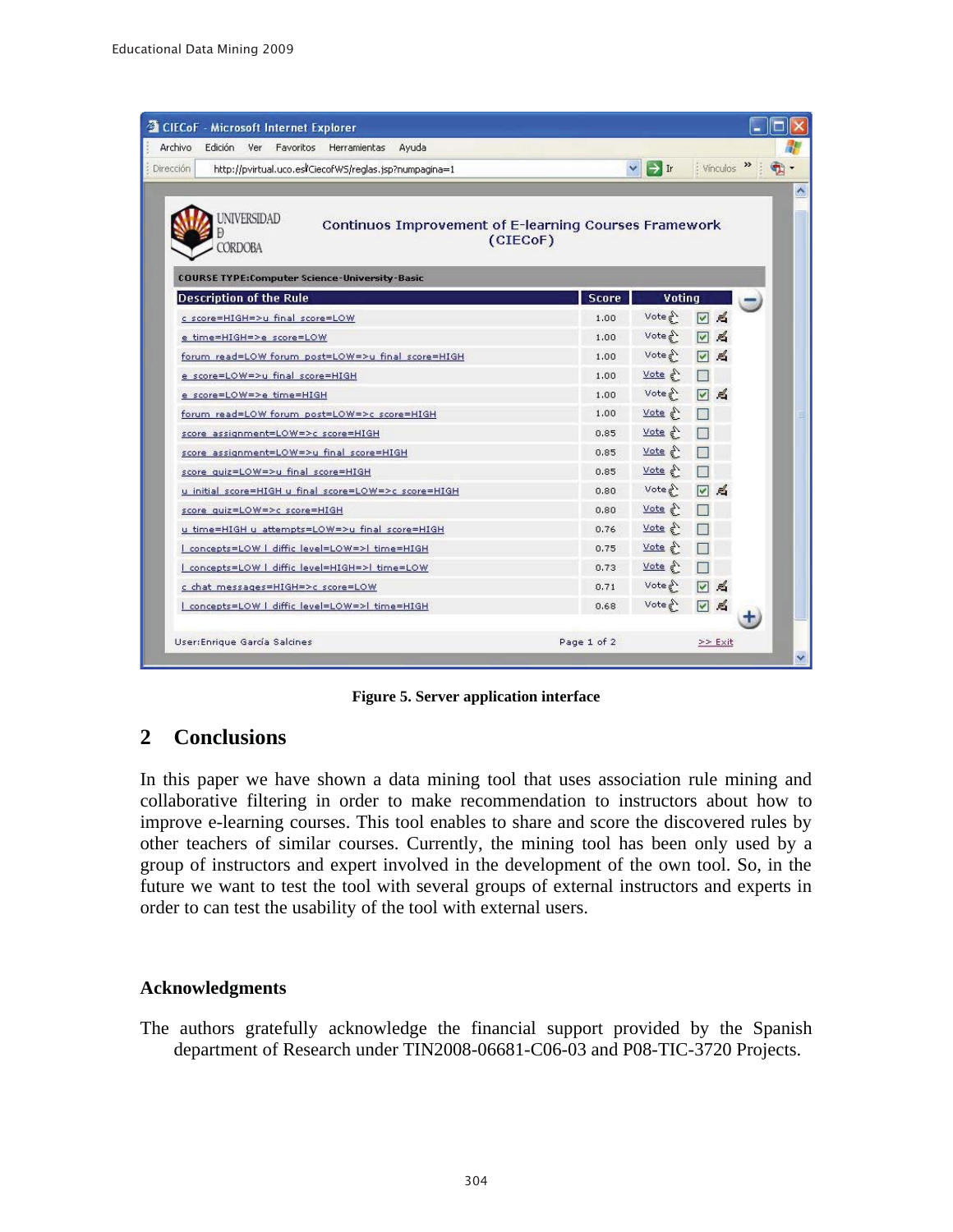## **References**

- [1] DBMiner. Available at http://www.dbminer.com. 2009.
- [2] Clementine. Available at http://www.spss.com/clementine/. 2009.
- [3] Miner. Available at http://www-306.ibm.com/software/data/iminer/. 2009
- [4] Weka. Available at http://www.cs.waikato.ac.nz/ml/weka/. 2009
- [5] RapidMiner. Available at http://rapid-i.com/. 2009.
- [6] Keel. Available at http://www.keel.es/. 2009.
- [7] Zaïane, O., Luo, J. Web usage mining for a better web-based learning environment. In Proceedings of conference on advanced technology for education, 2001. Banff, Alberta, pp. 60–64.
- [8] Silva, D., Vieira, M., 2002. Using data warehouse and data mining resources for ongoing assessment in distance learning. In IEEE International Conference on Advanced Learning Technologies, 2002. Kazan, Russia, pp. 40–45.
- [9] Romero, C., Ventura, S., and Bra, P. D. Knowledge discovery with genetic programming for providing feedback to courseware author. User Modeling and User-Adapted Interaction: The Journal of Personalization Research, 2004, 14(5), pp. 425– 464.
- [10] Tane, J., Schmitz, C., Stumme, G. Semantic resource management for the web: An elearning application. In Proceedings of the WWW Conference, 2004 New York, USA, pp. 1-10.
- [11] Avouris, N., Komis, V., Fiotakis, G., Margaritis, M., Voyiatzaki, E. Why logging of fingertip actions is not enough for analysis of learning activities. In Workshop on Usage analysis in learning systems at the 12th International Conference on Artificial Intelligence in Education, 2005. Amsterdam, Netherland, pp. 1-8.
- [12] Mazza, R., Milani, C. Exploring usage analysis in learning systems: Gaining insights from visualisations. In Workshop on Usage analysis in learning systems at 12th International Conference on Artificial Intelligence in Education, 2005. New York, USA, pp. 1-6.
- [13] Mostow, J., Beck, J., Cen, H., Cuneo, A., Gouvea, E., Heiner, C. An educational data mining tool to browse tutor-student interactions: Time will tell! In Proceedings of the Workshop on Educational Data Mining, 2005. Pittsburgh, USA, pp. 15–22.
- [14] Merceron, A., Yacef, K. TADA-Ed for educational data mining. Interactive multimedia electronic journal of computer-enhanced learning, 2005, 7(1), pp. 267-287.